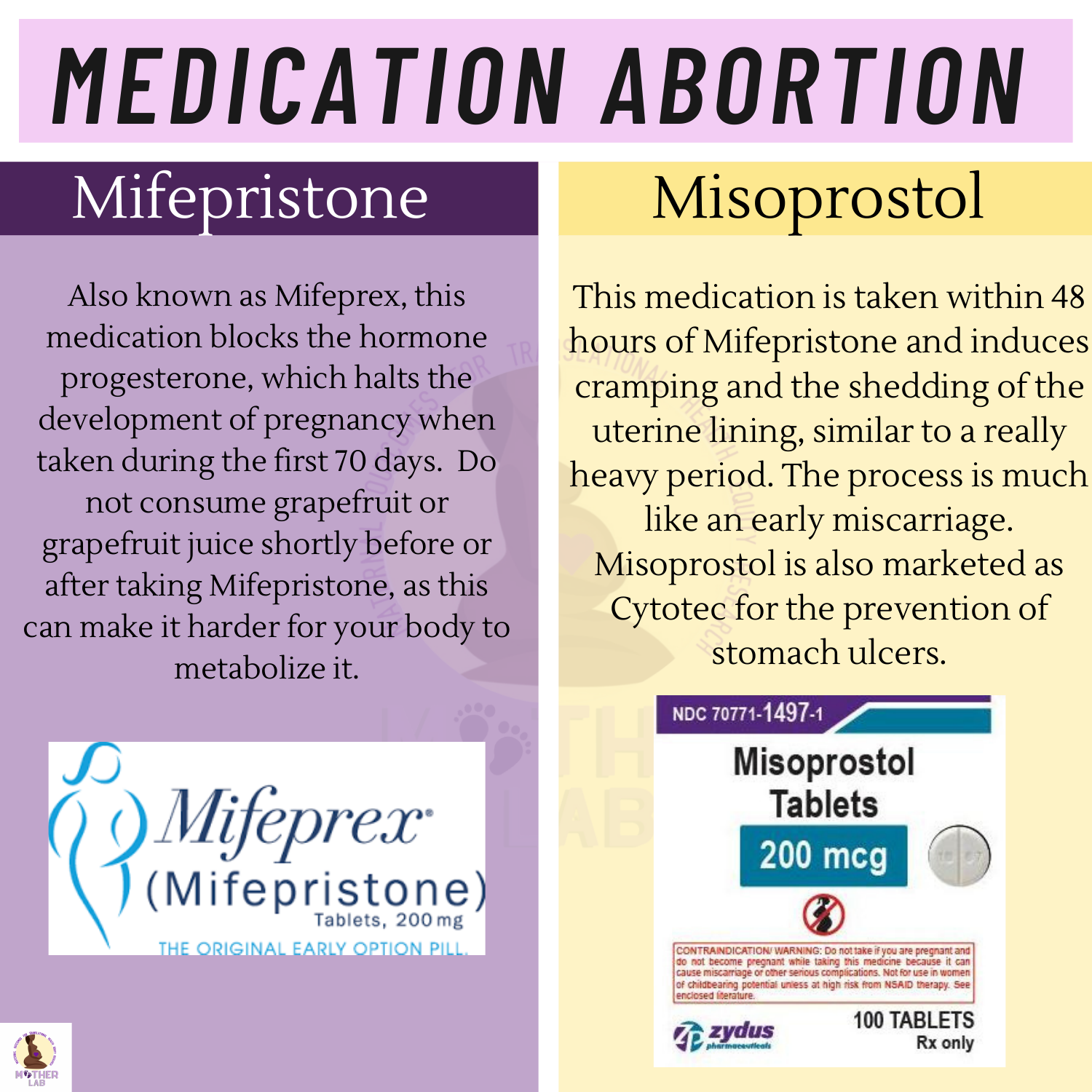# *MEDICATION ABORTION*

### What can I expect after a medication abortion?

Symptoms can include:

- Cramping and Nausea
- Heavy bleeding with large clots
- Fatigue

Take Advil or Motrin to ease any discomfort. Fatigue may last for a day or two, and bleeding/spotting for a while is very normal. Avoid doing strenuous work or exercise for several days - take it easy and let yourself rest.

You can start birth control right after your abortion, and you can return to having sex as soon as you feel ready. There is no risk to your fertility, future pregnancies, nor overall health due to having an abortion.

If you experience extremely heavy bleeding, pain that will not subside even with Advil or Motrin, fever, chills, or dizziness, contact your clinician.

Individuals with clotting disorders, ectopic pregnancies, or chronic adrenal failure should consult their clinician, as a surgical abortion may be a better



option.

### Where can I get Mifepristone and Misoprostol?

#### In Person

You can visit your OB/GYN or your local Planned Parenthood for the medications. Even if your state does not permit them to provide the pill, they will be able to provide you with options.

#### Telemedicine and By Mail

Many states permit the prescription of medication abortions via telehealth, where you can meet with a provider in a different location using a private, secure video connection.

PlanCPills.org is also a phenomenal resource for connecting patients with providers and for self-managed abortions.

If you are worried about the legal status of abortion in your state, the Repro Legal Helpline can help. Contact their online chatline or call 844-868-2812 for specific advice